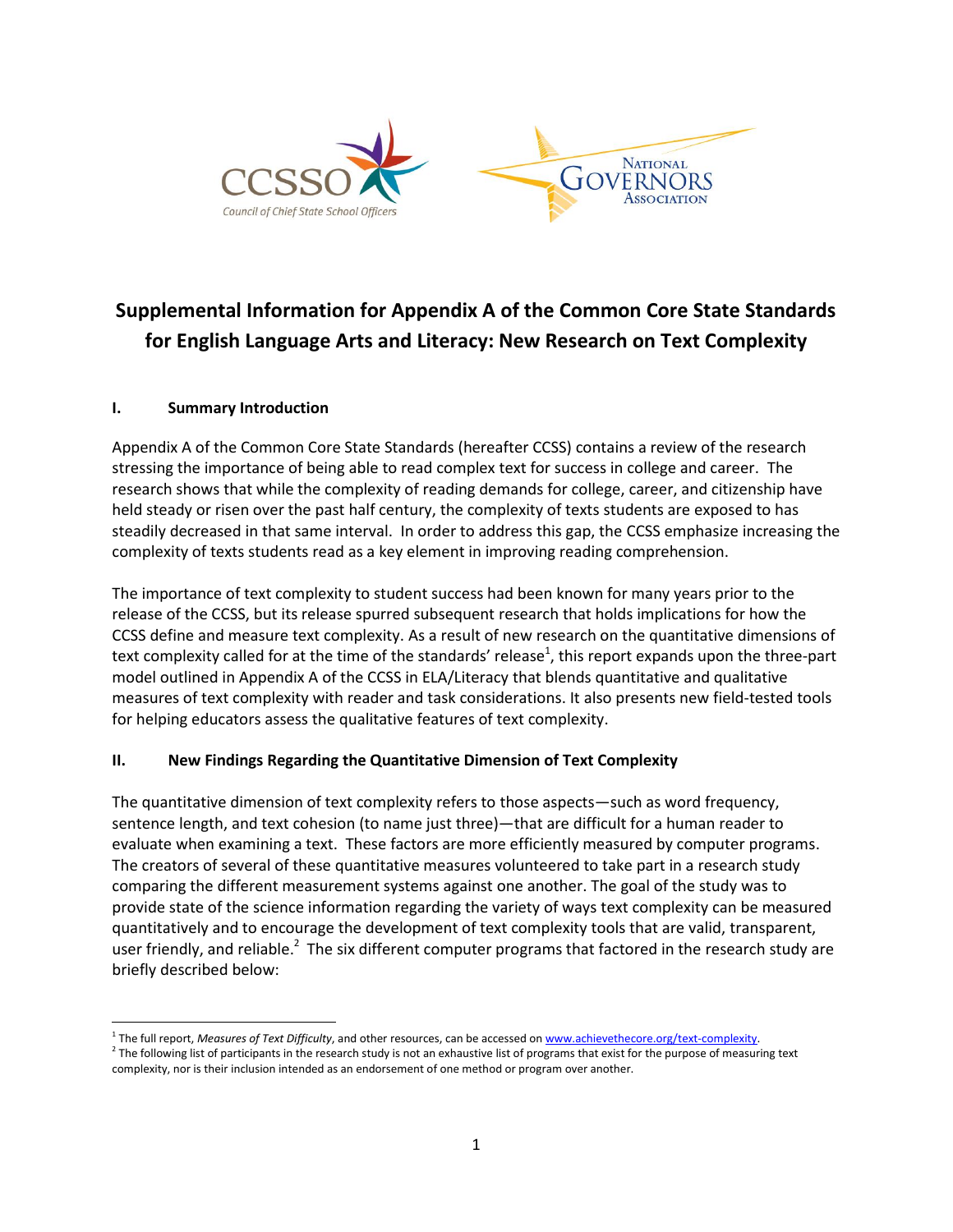### ATOS by Renaissance Learning

ATOS incorporates two formulas: ATOS for Text (which can be applied to virtually any text sample, including speeches, plays, and articles) and ATOS for Books. Both formulas take into account three variables: words per sentence, average grade level of words (established via the Graded Vocabulary List), and characters per word.

#### Degrees of Reading Power® (DRP®) by Questar Assessment, Inc.

The DRP Analyzer employs a derivation of a Bormuth mean cloze readability formula based on three measureable features of text: word length, sentence length, and word familiarity. DRP text difficulty is expressed in DRP units on a continuous scale with a theoretical range from 0 to 100. In practice, commonly encountered English text ranges from about 25 to 85 DRP units, with higher values representing more difficult text. Both the measurement of students' reading ability and the readability of instructional materials are reported on the same DRP scale.

#### Flesch-Kincaid (public domain)

Like many of the non-proprietary formulas for measuring the readability of various types of texts, the widely used Flesch-Kincaid Grade Level test considers two factors: words and sentences. In this case, Flesch-Kincaid uses word and sentence length as proxies for semantic and syntactic complexity respectively (i.e., proxies for vocabulary difficulty and sentence structure).

#### The Lexile® Framework For Reading by MetaMetrics

A Lexile measure represents both the complexity of a text, such as a book or article, and an individual's reading ability. Lexile® measures include the variables of word frequency and sentence length. Lexile<sup>®</sup> measures are expressed as numeric measures followed by an "L" (for example, 850L), which are then placed on the Lexile® scale for measuring reader ability and text complexity (ranging from below 200L for beginning readers and beginning-reader materials to above 1600L for advanced readers and materials).

## Reading Maturity by Pearson Education

The Pearson Reading Maturity Metric uses the computational language model Latent Semantic Analysis (LSA) to estimate how much language experience is required to achieve adult knowledge of the meaning of each word, sentence, and paragraph in a text. It combines the Word Maturity measure with other computational linguistic variables such as perplexity, sentence length, and semantic coherence metrics to determine the overall difficulty and complexity of the language used in the text.

## SourceRater by Educational Testing Service

SourceRater employs a variety of natural language processing techniques to extract evidence of text standing relative to eight construct-relevant dimensions of text variation: syntactic complexity, vocabulary difficulty, level of abstractness, referential cohesion, connective cohesion, degree of academic orientation, degree of narrative orientation, and paragraph structure. Resulting evidence about text complexity is accumulated via three separate regression models: one optimized for application to informational texts, one optimized for application to literary texts, and one optimized for application to mixed texts.

#### Easability Indicator by Coh-Metrix

One additional program—the Coh-Metrix Easability Assessor, developed at the University of Memphis and Arizona State University—factored in the research study but was not included in the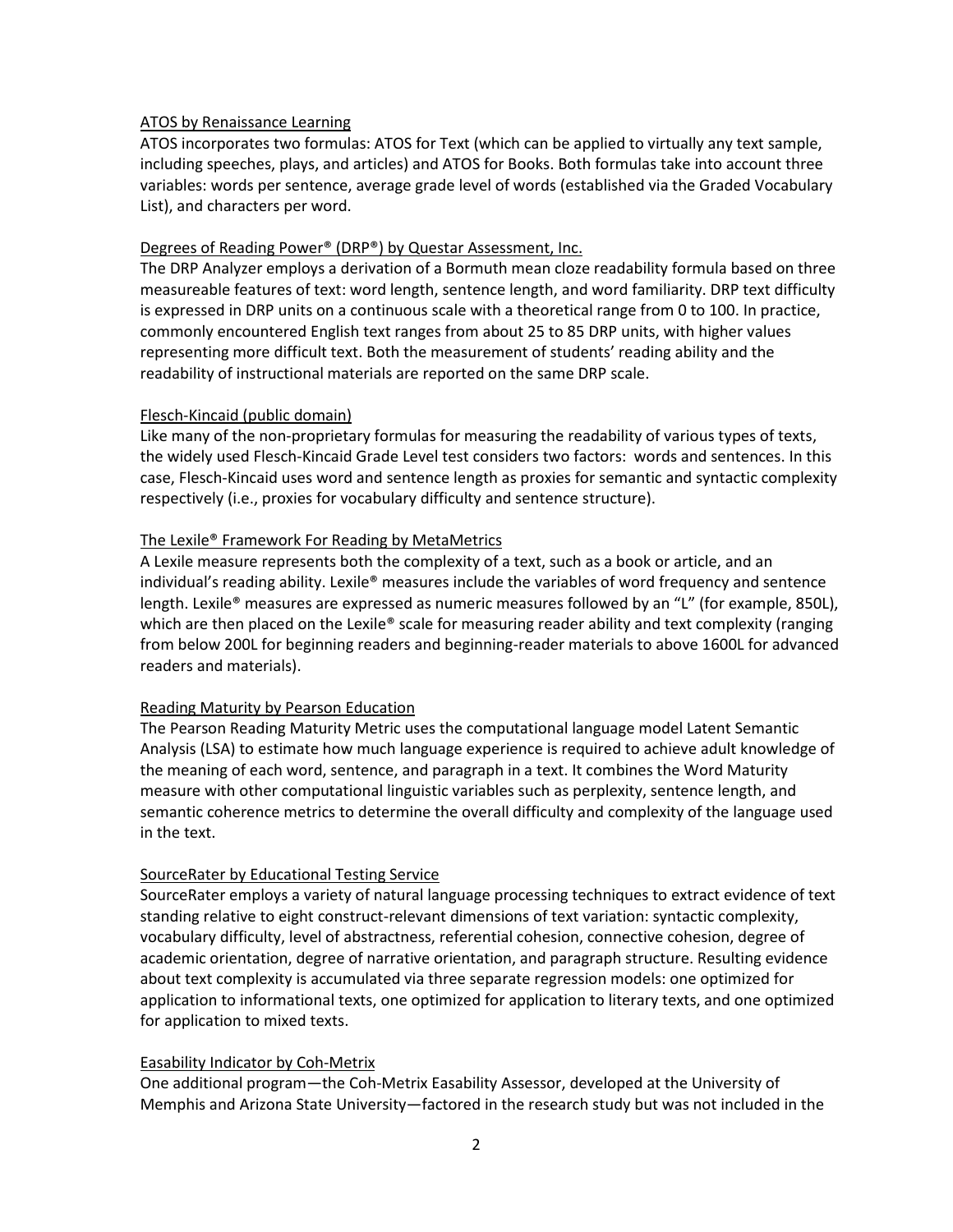cross analysis. It analyzes the ease or difficulty of texts on five different dimensions: narrativity, syntactic simplicity, word concreteness, referential cohesion, and deep cohesion.<sup>3</sup> This measure was not included in the cross analysis because it does not generate a single quantitative determination of text complexity, but it does have use as a tool to help evaluate text systematically. The Coh-Metrix Easability Assessor creates a profile that offers information regarding the aforementioned features of a text and analyzes how challenging or supportive those features might be in student comprehension of the material.

The research that has yielded additional information and validated these text measurement tools was led by Jessica Nelson of Carnegie Mellon University, Charles Perfetti of University of Pittsburgh and David and Meredith Liben of Student Achievement Partners (in association with Susan Pimentel, lead author of the CCSS for ELA). It had two components: first, all the developers of quantitative tools agreed to compare the ability of each text analyzer to predict the difficulty of text passages as measured by student performances on standardized tests. Second, they agreed to test the tools' ability to predict expert judgment regarding grade placement of texts and educator evaluations of text complexity by examining a wide variety of text types selected for a wide variety of purposes. The first was measured by comparing student results in norming data on two national standardized reading assessments to the difficulty predicted by the text analyzer measures. The second set of data evaluated how well each text analyzer predicted educator judgment of grade level placement and how well they matched the complexity band placements used for the Appendix B texts of the CCSS. In the final phase of the work, the developers agreed to place their tools on a common scale aligned with the demands of college readiness. This allows these measures to be used with confidence when placing texts within grade bands, as the common scale ensures that each will yield equivalent complexity staircases for reaching college and career readiness levels of text complexity.<sup>4</sup>

The major comparability finding of the research was that all of the quantitative metrics were reliably and often highly correlated with grade level and student performance based measures of text difficulty across a variety of text sets and reference measures.<sup>5</sup> No one of the quantitative measures performed significantly differently than the others in predicting student outcomes.<sup>6</sup> While there is variance between and among the measures about where they place any single text, they all climb reliably though differently—up the text complexity ladder to college and career readiness. Choosing any one of the text-analyzer tools from second grade through high school will provide a scale by which to rate text complexity over a student's career, culminating in levels that match college and career readiness.

In addition, the research produced a new common scale for cross comparisons of the quantitative tools that were part of the study, allowing users to choose one measure or another to generate parallel

 $\overline{\phantom{a}}$ 

 $^3$  Narrativity measures whether the passage is story-like and includes events and characters. Syntactic simplicity refers to the ease of the sentence syntax. Word concreteness measures the degree to which words in the passage are imaginable versus abstract. Referential cohesion is the overlap between sentences with respect to major words (nouns, verbs, adjectives). Deep cohesion measures causal, spatial and temporal relations between events, actions, goals, and states.

<sup>&</sup>lt;sup>4</sup> As a condition of participating, each developer also committed to offering (a) transparency in revealing both the text features it analyzed and the general means of analysis, (b) a program that calibrated text difficulty by grade or band level to match the Common Core Standards' expectations regarding measuring text complexity, and (c) a version of its quantitative tool that could be adapted for public access at the individual user level.

<sup>5</sup> When running the passages through Flesch-Kincaid measures, researchers found no single answer for what the Flesch-Kincaid score was for a specific text. The score depended on which version of the Flesch-Kincaid program was run and how that particular program counted syllables, sentence length, and the like. Because Flesch-Kincaid has no 'caretaker' that oversees or maintains the formula, researchers had to make decisions about how to count syllables and sentence length as they programmed the formula to get a 'read' on text(s).

<sup>&</sup>lt;sup>6</sup> Some of the quantitative measures aligned more closely with human judgment regarding where to situate a text within a complexity band, though these measures did not better predict student performance.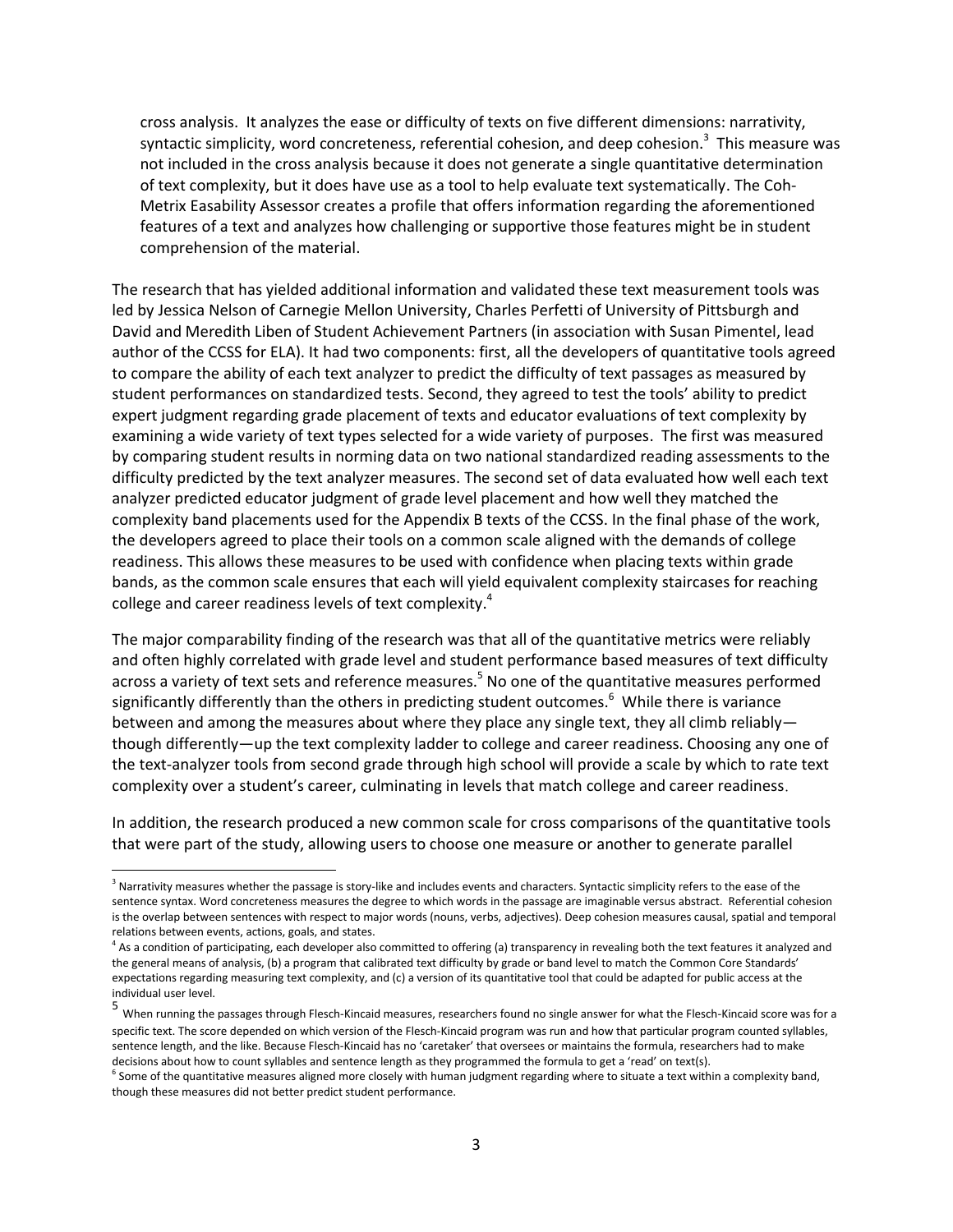complexity readings for texts as students move through their K-12 school careers. This common scale is anchored by the complexity of texts representative of those required in typical first-year credit-bearing college courses and in workforce training programs. Each of the measures has realigned its ranges to match the Standards' text complexity grade bands and has adjusted upward its trajectory of reading comprehension development through the grades to indicate that all students should be reading at the college and career readiness level by no later than the end of high school.

| Common<br><b>Core Band</b> | <b>ATOS</b>     | Degrees of<br><b>Reading</b><br>Power <sup>®</sup> | Flesch-<br>Kincaid <sup>8</sup> | <b>The Lexile</b><br><b>Framework®</b> | Reading<br><b>Maturity</b> | <b>SourceRater</b> |
|----------------------------|-----------------|----------------------------------------------------|---------------------------------|----------------------------------------|----------------------------|--------------------|
| $2nd - 3rd$                | $2.75 - 5.14$   | $42 - 54$                                          | $1.98 - 5.34$                   | $420 - 820$                            | $3.53 - 6.13$              | $0.05 - 2.48$      |
| $4^{th} - 5^{th}$          | $4.97 - 7.03$   | $52 - 60$                                          | $4.51 - 7.73$                   | $740 - 1010$                           | $5.42 - 7.92$              | $0.84 - 5.75$      |
| $6^{th} - 8^{th}$          | $7.00 - 9.98$   | $57 - 67$                                          | $6.51 - 10.34$                  | $925 - 1185$                           | $7.04 - 9.57$              | $4.11 - 10.66$     |
| $9^{th} - 10^{th}$         | $9.67 - 12.01$  | $62 - 72$                                          | $8.32 - 12.12$                  | $1050 - 1335$                          | $8.41 - 10.81$             | $9.02 - 13.93$     |
| $11^{th}$ – CCR            | $11.20 - 14.10$ | $67 - 74$                                          | $10.34 - 14.2$                  | $1185 - 1385$                          | $9.57 - 12.00$             | $12.30 - 14.50$    |

### **Figure 1: Updated Text Complexity Grade Bands and Associated Ranges from Multiple Measures**

#### **III. New Tools for Evaluating the Qualitative Dimension of Text Complexity**

 $\overline{a}$ 

Simultaneously with the work on quantitative metrics, additional fieldwork was performed with the goal of helping educators better judge the qualitative features of text complexity. In the CCSS, qualitative measures serve as a necessary complement to quantitative measures, which cannot capture all of the elements that make a text easy or challenging to read and are not equally successful in rating the complexity of all categories of text.

Focus groups of teachers from a variety of CCSS adoption states, and representing a wide variety of teaching backgrounds, used the qualitative features first identified in Appendix A to develop and refine an evaluation tool that offers teachers and others greater guidance in rating texts. The evaluation tool views the four qualitative factors identified in Appendix A as lying on continua of difficulty rather than as a succession of discrete "stages" in text complexity. The qualitative factors run from easy (left-hand side) to difficult (right-hand side). Few (if any) authentic texts will be at the low or high ends on all of these measures, and some elements of the dimensions are better suited to literary or to informational texts. Below are brief descriptions of the different qualitative dimensions:

<sup>7</sup> The band levels themselves have been expanded slightly over the original CCSS scale that appears in Appendix A at both the top and bottom of each band to provide for a more modulated climb toward college and career readiness and offer slightly more overlap between bands. The wider band width allows more flexibility in the younger grades where students enter school with widely varied preparation levels. This change was provided in response to feedback received since publication of the original scale (published in terms of the Lexile® metric) in Appendix A.  $^8$  Since Flesch-Kincaid has no 'caretaker' that oversees or maintains the formula, the research leads worked to bring the measure in line with college and career readiness levels of text complexity based on the version of the formula used by Coh-Metrix.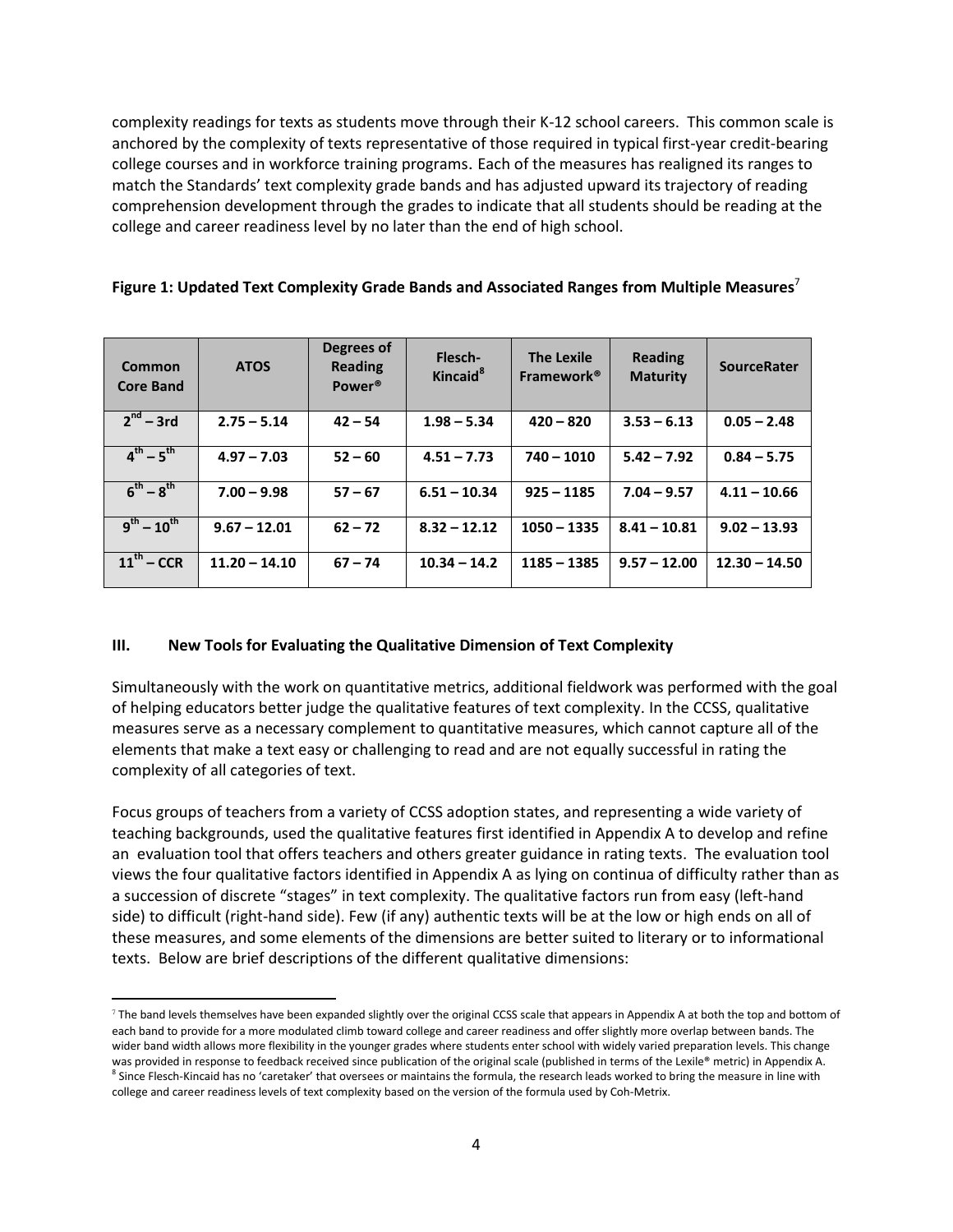- (1) *Structure.* Texts of low complexity tend to have simple, well-marked, and conventional structures, whereas texts of high complexity tend to have complex, implicit, and (in literary texts) unconventional structures. Simple literary texts tend to relate events in chronological order, while complex literary texts make more frequent use of flashbacks, flash-forwards, multiple points of view and other manipulations of time and sequence. Simple informational texts are likely not to deviate from the conventions of common genres and subgenres, while complex informational texts might if they are conforming to the norms and conventions of a specific discipline or if they contain a variety of structures (as an academic textbook or history book might). Graphics tend to be simple and either unnecessary or merely supplementary to the meaning of texts of low complexity, whereas texts of high complexity tend to have similarly complex graphics that provide an independent source of information and are essential to understanding a text. (Note that many books for the youngest students rely heavily on graphics to convey meaning and are an exception to the above generalization.)
- (2) *Language Conventionality and Clarity.* Texts that rely on literal, clear, contemporary, and conversational language tend to be easier to read than texts that rely on figurative, ironic, ambiguous, purposefully misleading, archaic, or otherwise unfamiliar language (such as general academic and domain-specific vocabulary).
- (3) *Knowledge Demands.* Texts that make few assumptions about the extent of readers' life experiences and the depth of their cultural/literary and content/discipline knowledge are generally less complex than are texts that make many assumptions in one or more of those areas.
- (4) *Levels of Meaning (literary texts) or Purpose (informational texts).* Literary texts with a single level of meaning tend to be easier to read than literary texts with multiple levels of meaning (such as satires, in which the author's literal message is intentionally at odds with his or her underlying message). Similarly, informational texts with an explicitly stated purpose are generally easier to comprehend than informational texts with an implicit, hidden, or obscure purpose.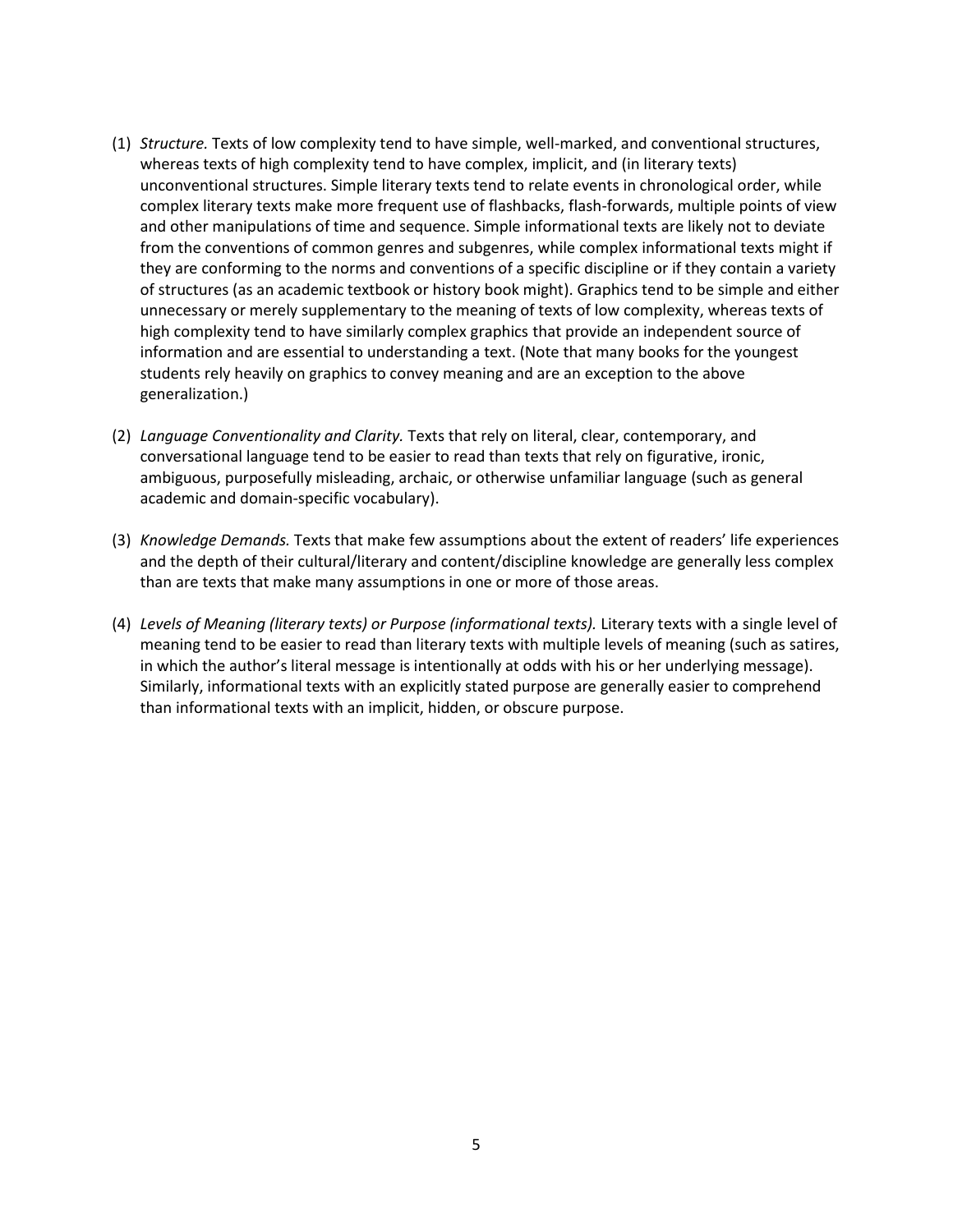| Category                                                           | Notes and comments on text, support<br>for placement in this band | Where to place within the band? |                          |                                 |                           |                                 |
|--------------------------------------------------------------------|-------------------------------------------------------------------|---------------------------------|--------------------------|---------------------------------|---------------------------|---------------------------------|
|                                                                    |                                                                   | Beginning<br>of lower<br>grade  | End of<br>lower<br>grade | Beginning<br>of higher<br>grade | End of<br>higher<br>grade | <b>NOT</b><br>suited to<br>band |
| Structure (both story<br>structure or form of piece)               |                                                                   |                                 |                          |                                 |                           |                                 |
| Language Clarity and<br>Conventions (including<br>vocabulary load) |                                                                   |                                 |                          |                                 |                           |                                 |
| Knowledge Demands (life,<br>content, cultural/literary)            |                                                                   |                                 |                          |                                 |                           |                                 |
| Levels of Meaning/<br>Purpose                                      |                                                                   |                                 |                          |                                 |                           |                                 |
| <b>Overall placement</b>                                           | <b>Justification</b>                                              |                                 |                          |                                 |                           |                                 |

## **IV. Reader and Task Considerations and the Role of Teachers**

While the research noted above impacts the quantitative and qualitative measures of text complexity, the third element of the three-part model for measuring text complexity—reader and task considerations—remains untouched. While the quantitative and qualitative measures focus on the inherent complexity of the text, they are balanced in the CCSS' model by the expectation that educators will employ professional judgment to match texts to particular tasks or classes of students. Numerous considerations go into such matching. For example, harder texts may be appropriate for highly knowledgeable or skilled readers, who are often willing to put in the extra effort required to read harder texts that tell a story or contain complex information. Students who have a great deal of interest or motivation in the content are also likely to handle more complex texts.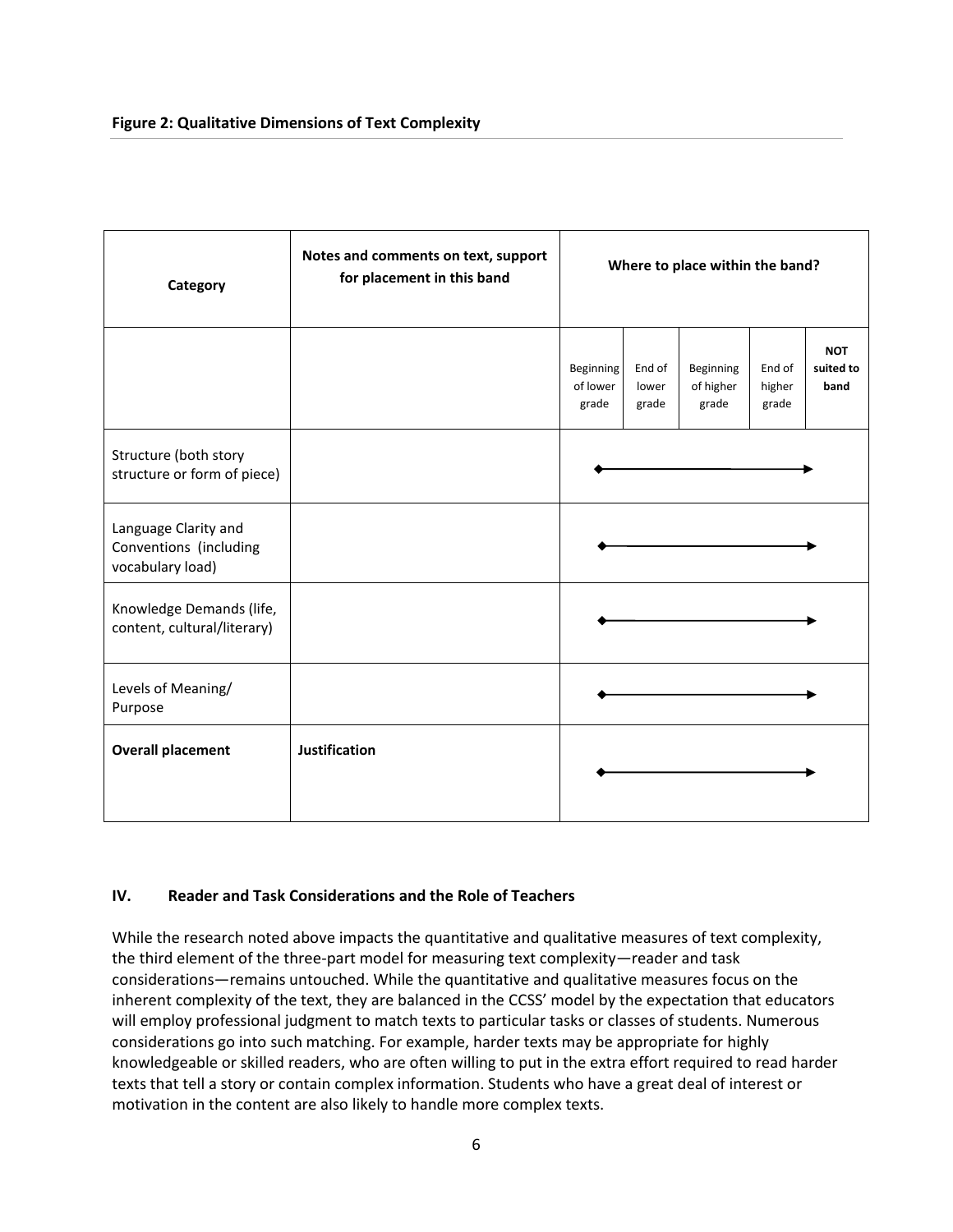The RAND Reading Study Group, identified in the 2002 report *Reading for Understanding,* also named important task-related variables, including the reader's purpose (which might shift over the course of reading), "the type of reading being done, such as skimming (getting the gist of the text) or studying (reading the text with the intent of retaining the information for a period of time)," and the intended outcome, which could include "an increase in knowledge, a solution to some real-world problem, and/or engagement with the text."<sup>9</sup> Teachers employing their professional judgment, experience, and knowledge of their students and their subject are best situated to make such appraisals.

## **V. The Issue of Text Quality and Coherence in Text Selection**

Selecting texts for student reading should not only depend on text complexity but also on considerations of quality and coherence. The Common Core State Standards emphasize that "[t]o become college and career ready, students must grapple with works of exceptional craft and thought whose range extends across genres, cultures, and centuries. Such works offer profound insights into the human condition and serve as models for students' own thinking and writing."<sup>10</sup> In addition to choosing high quality texts, it is also recommended that texts be selected to build coherent knowledge within grades and across grades. For example, the Common Core State Standards illustrate a progression of selected texts across grades K-5 that systematically build knowledge regarding the human body.<sup>11</sup> Considerations of quality and coherence should always be at play when selecting texts.

## **VI. Key Considerations in Implementing Text Complexity**

The tools for measuring text complexity are at once useful and imperfect. Each of the tools described above—quantitative and qualitative—has its limitations, and none is completely accurate. The question remains as to how to best integrate quantitative measures with qualitative measures when locating texts at a grade level. The fact that the quantitative measures operate in bands rather than specific grades gives room for both qualitative and quantitative factors to work in concert when situating texts. The following recommendations that play to the strengths of each type of tool—quantitative and qualitative—are offered as guidance in selecting and placing texts:

- 1. *It is recommended that quantitative measures be used to locate a text within a grade band because they measure dimensions of text complexity—such as word frequency, sentence length, and text cohesion (to name just three)—that are difficult for a human reader to evaluate when examining a text.* In high stakes settings, it is recommended that two or more quantitative measures be used to locate a text within a grade band for a most reliable indicator that text falls within the complexity range for that band.
- 2. *It is further recommended that qualitative measures be used to then locate a text in a specific grade*. Qualitative measures are neither grade nor grade band specific, nor anchored in college and career readiness levels. Once a text is located within a band with quantitative measures, they can be used

 $\overline{\phantom{a}}$ 

<sup>9</sup> RAND Reading Study Group. (2002). *Reading for understanding: Toward an R&D program in reading comprehension.* Santa Monica, CA: RAND. The quoted text appears in pages xiii–xvi.

 $10$  CCSS, pg. 35.

 $11$  CCSS, pg. 33.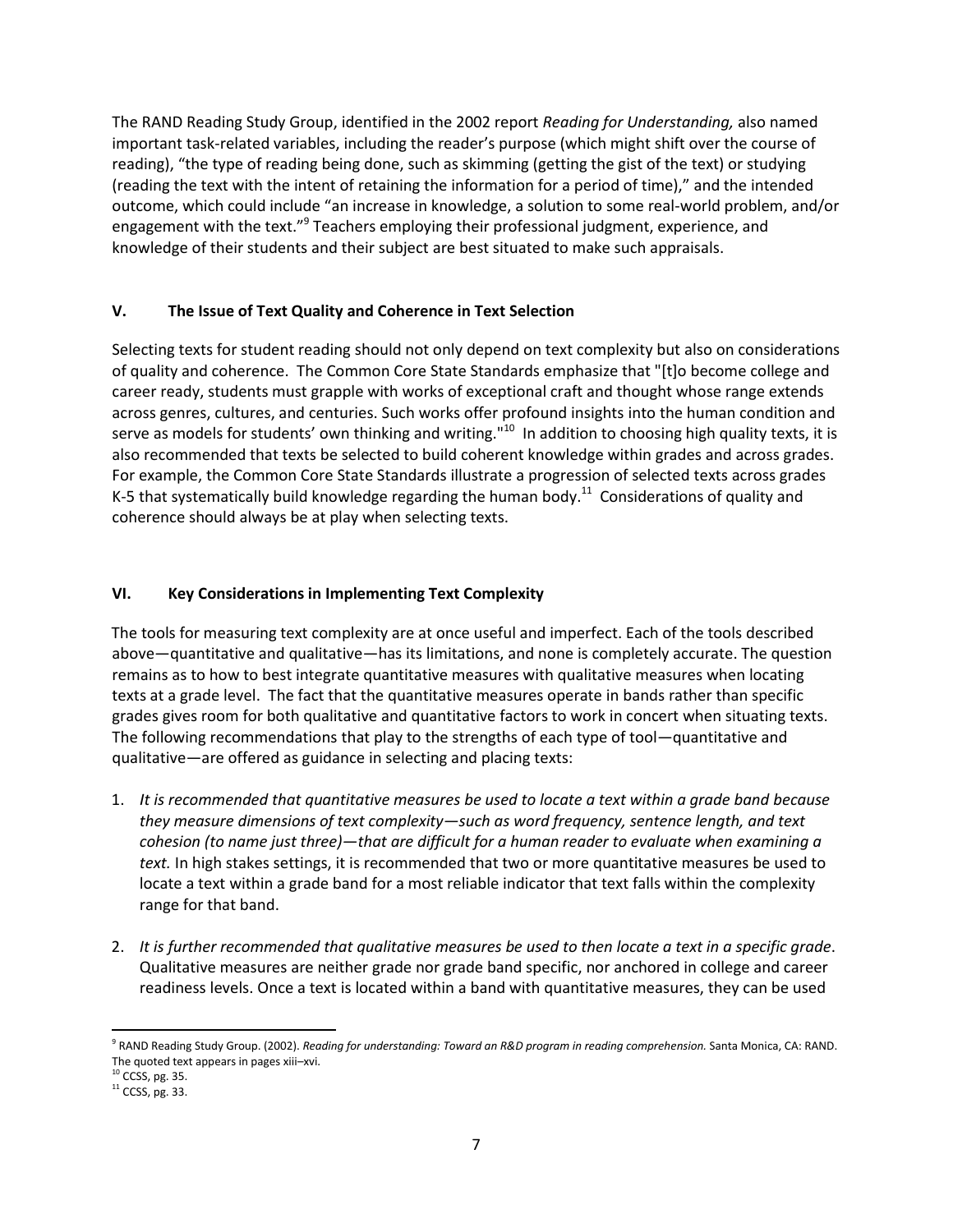to measure other important aspects of texts—such as levels of meaning or purpose, structure, language conventionality and clarity, and knowledge demands—to further locate a text at the high or low end of the band or to a specific grade. For example, one of the quantitative measures could be used to determine that a text falls within the grades 6-8 band level, and qualitative measures could then be used to determine whether the text is best placed in grade 6, 7, or 8.

- 3. *There will be exceptions to using quantitative measures to identify the grade band; sometimes qualitative considerations will trump quantitative measures in identifying the grade band of a text, particularly with narrative fiction in later grades.* Research showed more disagreement among the quantitative measures when applied to narrative fiction in higher complexity bands than with informational text or texts in lower grade bands. Given this, preference should sometimes be given to qualitative measures when evaluating narrative fiction intended for students in grade 6 and above. For example, some widely used quantitative measures rate the Pulitzer Prize-winning novel *Grapes of Wrath* as appropriate for grades 2–3. This counterintuitive result emerges because works such as *Grapes* often express complex ideas or mature themes in relatively commonplace language (familiar words and simple syntax), especially in the form of dialogue that mimics everyday speech. Such quantitative exceptions for narrative fiction should be carefully considered, and exceptions should be rarely exercised with other kinds of text. It is critical that in every ELA classroom students have adequate practice with literary non-fiction that falls within the quantitative band for that grade level. To maintain overall comparability in expectations and exposure for students, the overwhelming majority of texts that students read in a given year should fall within the quantitative range for that band.
- 4. *Certain measures are less valid or not applicable for certain kinds of texts.* Until such time as quantitative tools for capturing the difficulty of poetry and drama are developed, determining whether a poem or play is appropriately complex for a given grade or grade band will necessarily be a matter of qualitative assessment meshed with reader-task considerations. Furthermore, texts for kindergarten and grade 1 are still resistant to quantitative analysis, as they often contain difficult-toassess features designed to aid early readers in acquiring written language. (The Standards' Appendix B poetry and K–1 text exemplars were placed into grade bands by expert teachers drawing on classroom experience.)

## **VII. The Model in Action: Sample Annotated Reading Text**

The following example demonstrates how quantitative and qualitative measures of text complexity can be used along with reader and task considerations to make informed decisions about whether a particular text is an appropriate challenge for particular students. The case below illustrates some of the intricacies that can arise when multiple measures are used to assess text complexity.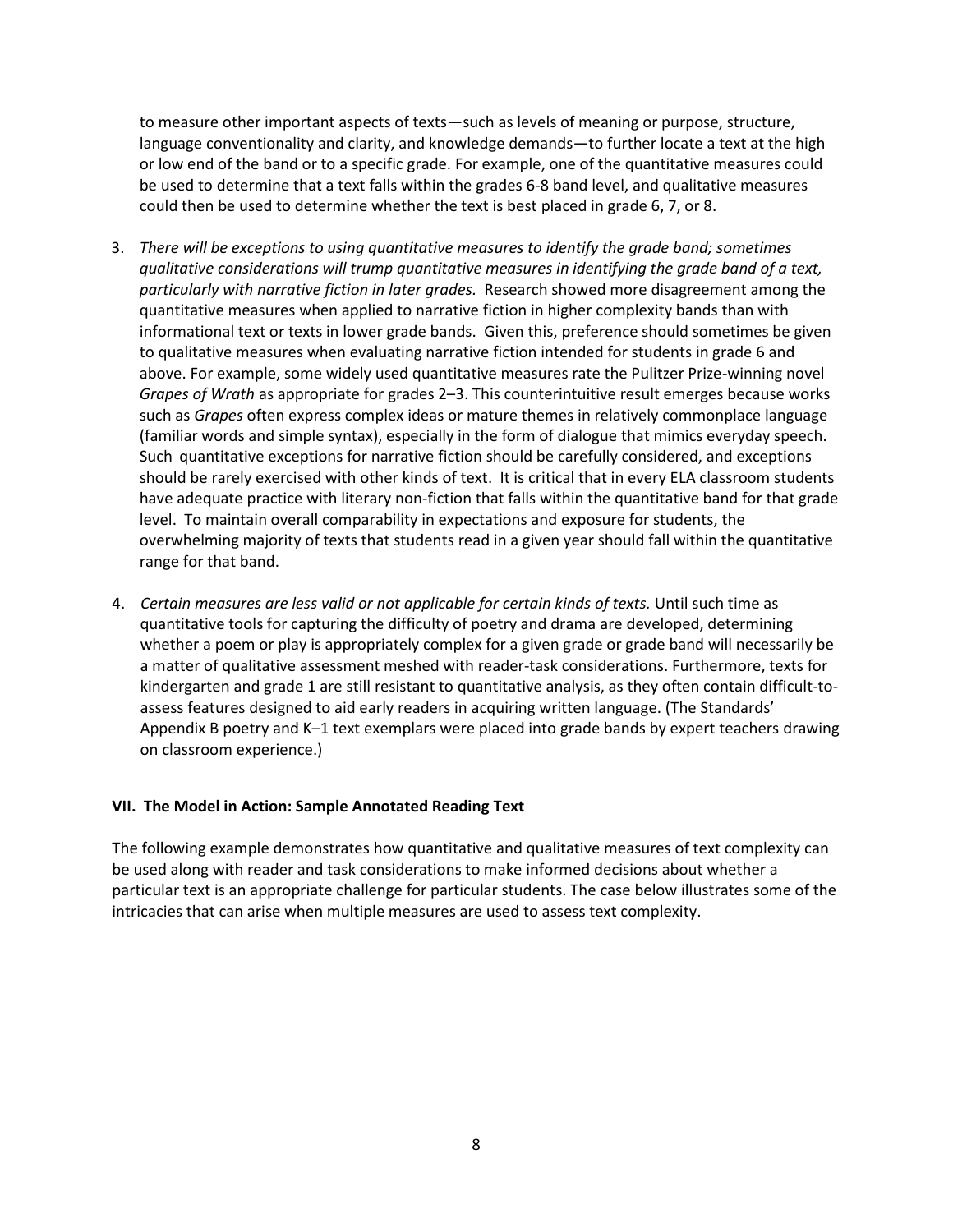Example: *The Longitude Prize* (Grades 9–10 Text Complexity Band)

#### *Excerpt*

From Chapter 1: "A Most Terrible Sea"

At six in the morning I was awaked by a great shock, and a confused noise of the men on deck. I ran up, thinking some ship had run foul of us, for by my own reckoning, and that of every other person in the ship, we were at least thirty-five leagues distant from land; but, before I could reach the quarter-deck, the ship gave a great stroke upon the ground, and the sea broke over her. Just after this I could perceive the land, rocky, rugged and uneven, about two cables' length from us . . . the masts soon went overboard, carrying some men with them . . . notwithstanding a most terrible sea, one of the [lifeboats] was launched, and eight of the best men jumped into her; but she had scarcely got to the ship's stern when she was hurled to the bottom, and every soul in her perished. The rest of the boats were soon washed to pieces on the deck. We then made a raft . . . and waited with resignation for Providence to assist us.

> —From an account of the wreck of HMS *Litchfield* off the coast of North Africa, 1758

The *Litchfield* came to grief because no one aboard knew where they were. As the narrator tells us, by his own reckoning and that of everyone else they were supposed to be thirty-five leagues, about a hundred miles, from land. The word "reckoning" was short for "dead reckoning"—the system used by ships at sea to keep track of their position, meaning their longitude and latitude. It was an intricate system, a craft, and like every other craft involved the mastery of certain tools, in this case such instruments as compass, hourglass, and quadrant. It was an art as well.

Latitude, the north-south position, had always been the navigator's faithful guide. Even in ancient times, a Greek or Roman sailor could tell how far north of the equator he was by observing the North Star's height above the horizon, or the sun's at noon. This could be done without instruments, trusting in experience and the naked eye, although it is believed that an ancestor of the quadrant called the astrolabe—"star-measurer"—was known to the ancients, and used by them to measure the angular height of the sun or a star above the horizon.

Phoenicians, Greeks, and Romans tended to sail along the coasts and were rarely out of sight of land. As later navigators left the safety of the Mediterranean to plunge into the vast Atlantic—far from shore, and from the shorebirds that led them to it—they still had the sun and the North Star. And these enabled them to follow imagined parallel lines of latitude that circle the globe. Following a line of latitude—"sailing the parallel"—kept a ship on a steady east-west course. Christopher Columbus, who sailed the parallel in 1492, held his ships on such a safe course, west and west again, straight on toward Asia. When they came across an island off the coast of what would later be called America, Columbus compelled his crew to sign an affidavit stating that this island was no island but mainland Asia.

Dash, Joan. *The Longitude Prize*. New York: Farrar, Straus and Giroux (2000).